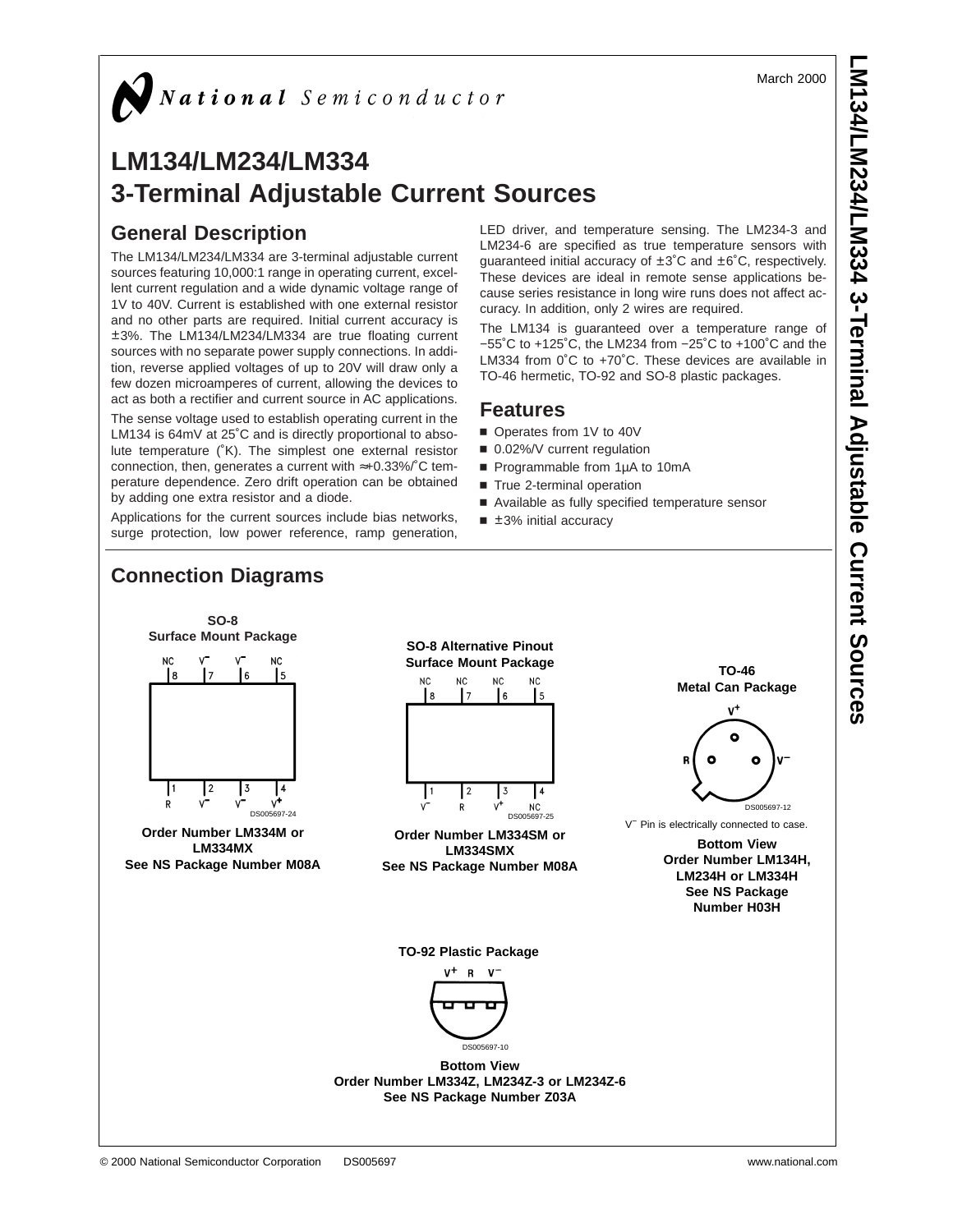## **Absolute Maximum Ratings (Note 1)**

**If Military/Aerospace specified devices are required, please contact the National Semiconductor Sales Office/ Distributors for availability and specifications.**

| V <sup>+</sup> to V <sup>-</sup> Forward Voltage |                                     |
|--------------------------------------------------|-------------------------------------|
| LM134/LM234/LM334                                | 40V                                 |
| LM234-3/LM234-6                                  | 30V                                 |
| V <sup>+</sup> to V <sup>-</sup> Reverse Voltage | 20 <sub>V</sub>                     |
| R Pin to V <sup>-</sup> Voltage                  | 5V                                  |
| <b>Set Current</b>                               | $10 \text{ mA}$                     |
| Power Dissipation                                | 400 mW                              |
| ESD Susceptibility (Note 6)                      | 2000V                               |
| Operating Temperature Range (Note 5)<br>I M134   | $-55^{\circ}$ C to $+125^{\circ}$ C |

| LM234/LM234-3/LM234-6                                    | $-25^{\circ}$ C to $+100^{\circ}$ C |
|----------------------------------------------------------|-------------------------------------|
| LM334                                                    | $0^{\circ}$ C to $+70^{\circ}$ C    |
| Soldering Information                                    |                                     |
| TO-92 Package (10 sec.)                                  | $260^{\circ}$ C                     |
| TO-46 Package (10 sec.)                                  | $300^{\circ}$ C                     |
| SO Package                                               |                                     |
| Vapor Phase (60 sec.)                                    | $215^{\circ}$ C                     |
| Infrared (15 sec.)                                       | $220^{\circ}$ C                     |
| See AN-450 "Surface Mounting Methods and Their Effect on |                                     |

Product Reliability" (Appendix D) for other methods of soldering surface mount devices.

## **Electrical Characteristics** (Note 2)

| <b>Parameter</b>                         | <b>Conditions</b>                                  | LM134/LM234 |        |            | LM334 |            |            | <b>Units</b>  |
|------------------------------------------|----------------------------------------------------|-------------|--------|------------|-------|------------|------------|---------------|
|                                          |                                                    | Min         | Typ    | <b>Max</b> | Min   | <b>Typ</b> | <b>Max</b> |               |
| Set Current Error, V <sup>+</sup> =2.5V, | $10\mu A \leq I_{\text{SET}} \leq 1 \text{mA}$     |             |        | 3          |       |            | 6          | $\%$          |
| (Note 3)                                 | 1mA $\leq$ $I_{\text{SET}}$ $\leq$ 5mA             |             |        | 5          |       |            | 8          | $\frac{0}{0}$ |
|                                          | $2\mu A \leq I_{\text{SFT}}$ < 10 $\mu A$          |             |        | 8          |       |            | 12         | $\frac{0}{0}$ |
| Ratio of Set Current to                  | $100\mu A \leq I_{\text{SFT}} \leq 1 \text{mA}$    | 14          | 18     | 23         | 14    | 18         | 26         |               |
| <b>Bias Current</b>                      | $1 \text{mA} \leq I_{\text{SFT}} \leq 5 \text{mA}$ |             | 14     |            |       | 14         |            |               |
|                                          | 2 μ $A≤ISET≤100$ μA                                |             | 18     | 23         |       | 18         | 26         |               |
| Minimum Operating Voltage                | $2\mu A \leq I_{\text{SFT}} \leq 100\mu A$         |             | 0.8    |            |       | 0.8        |            | V             |
|                                          | 100µA < $I_{\text{SET}} \leq$                      |             | 0.9    |            |       | 0.9        |            | V             |
|                                          | 1 <sub>m</sub> A                                   |             |        |            |       |            |            |               |
|                                          | 1mA $\leq$ $I_{\text{SET}}$ $\leq$ 5mA             |             | 1.0    |            |       | 1.0        |            | V             |
| Average Change in Set Current            | $2\mu A \leq I_{SET} \leq 1mA$                     |             |        |            |       |            |            |               |
| with Input Voltage                       | $1.5 \le V^+ \le 5V$                               |             | 0.02   | 0.05       |       | 0.02       | 0.1        | $%$ /V        |
|                                          | $5V \leq V^+ \leq 40V$                             |             | 0.01   | 0.03       |       | 0.01       | 0.05       | %N            |
|                                          | $1mA < I_{SET} \le 5mA$                            |             |        |            |       |            |            |               |
|                                          | $1.5V \le V \le 5V$                                |             | 0.03   |            |       | 0.03       |            | %N            |
|                                          | $5V \le V \le 40V$                                 |             | 0.02   |            |       | 0.02       |            | %N            |
| Temperature Dependence of                | $25\mu$ A $\leq$ $I_{\text{SET}}$ $\leq$ 1mA       | 0.96T       | $\top$ | 1.04T      | 0.96T | T          | 1.04T      |               |
| Set Current (Note 4)                     |                                                    |             |        |            |       |            |            |               |
| <b>Effective Shunt Capacitance</b>       |                                                    |             | 15     |            |       | 15         |            | pF            |

**Note 1:** ."Absolute Maximum Ratings" indicate limits beyond which damage to the device may occur. Operating Ratings indicate conditions for which the device is functional, but do not guarantee specific performance limits.

**Note 2:** Unless otherwise specified, tests are performed at  $T_j = 25^\circ C$  with pulse testing so that junction temperature does not change during test

Note 3: Set current is the current flowing into the V<sup>+</sup> pin. For the Basic 2-Terminal Current Source circuit shown on the first page of this data sheet. I<sub>SET</sub> is determined by the following formula:  $I_{\text{SET}} = 67.7$  mV/R<sub>SET</sub> (@ 25°C). Set current error is expressed as a percent deviation from this amount.  $I_{\text{SET}}$  increases at 0.336%/°C @ T<sub>j</sub>  $= 25^{\circ}$ C (227 µV/ $^{\circ}$ C).

Note 4: I<sub>SET</sub> is directly proportional to absolute temperature (°K). I<sub>SET</sub> at any temperature can be calculated from: I<sub>SET</sub> = I<sub>o</sub> (T/T<sub>o</sub>) where I<sub>o</sub> is I<sub>SET</sub> measured at T<sub>o</sub>  $(^{\circ}K)$ .

**Note 5:** For elevated temperature operation, T<sub>J</sub> max is:

| LM134 | $150^{\circ}$ C |
|-------|-----------------|
| LM234 | $125^{\circ}$ C |
| LM334 | $100^{\circ}$ C |

| <b>Thermal Resistance</b>               | TO-92                  | TO-46            | $SO-8$            |
|-----------------------------------------|------------------------|------------------|-------------------|
| $\theta_{ia}$ (Junction to Ambient)     | 180°C/W (0.4" leads)   | 440°C/W          | $165^{\circ}$ C/W |
|                                         | 160°C/W (0.125" leads) |                  |                   |
| $\theta_{\text{ic}}$ (Junction to Case) | N/A                    | $32^{\circ}$ C/W | 80°C/W            |

**Note 6:** Human body model, 100pF discharged through a 1.5kΩ resistor.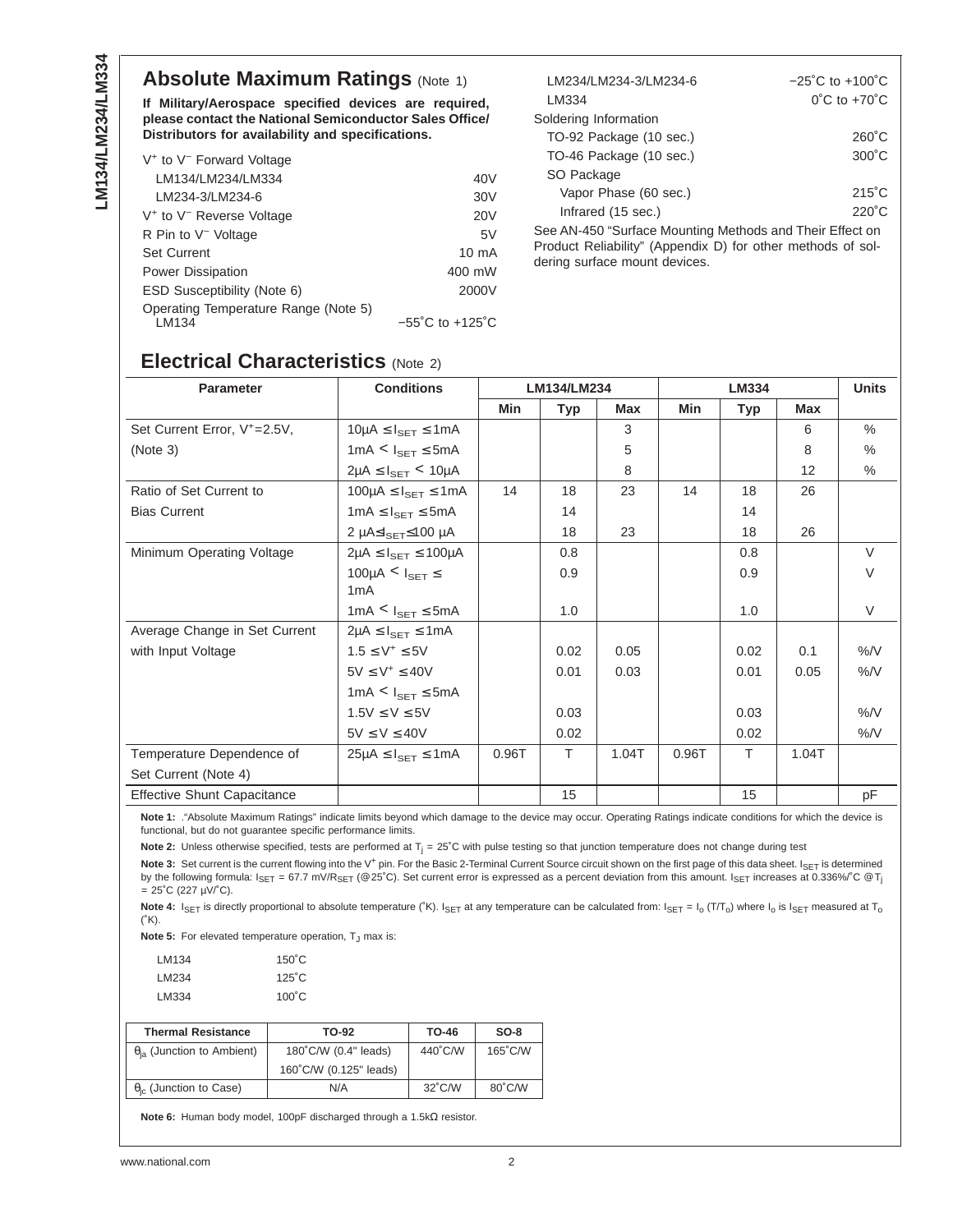| <b>Electrical Characteristics (Note 2)</b> |                                                          |         |            |            |         |      |            |               |
|--------------------------------------------|----------------------------------------------------------|---------|------------|------------|---------|------|------------|---------------|
| Parameter                                  | <b>Conditions</b>                                        | LM234-3 |            |            | LM234-6 |      |            | <b>Units</b>  |
|                                            |                                                          | Min     | <b>Typ</b> | <b>Max</b> | Min     | Typ  | <b>Max</b> |               |
| Set Current Error, V <sup>+</sup> =2.5V,   | $100\mu A \leq I_{\text{SET}} \leq$<br>1 <sub>m</sub> A  |         |            | ±1         |         |      | ±2         | $\%$          |
| (Note 3)                                   | $T_{J} = 25^{\circ}$                                     |         |            |            |         |      |            |               |
| Equivalent Temperature Error               |                                                          |         |            | ±3         |         |      | ±6         | °С            |
| Ratio of Set Current to                    | 100µA $\leq$ $I_{\text{SET}}$ $\leq$<br>1 <sub>m</sub> A | 14      | 18         | 26         | 14      | 18   | 26         |               |
| <b>Bias Current</b>                        |                                                          |         |            |            |         |      |            |               |
| Minimum Operating Voltage                  | 100µA $I_{\text{SET}} \le 1 \text{mA}$                   |         | 0.9        |            |         | 0.9  |            | V             |
| Average Change in Set Current              | 100µA $\leq$ $I_{\text{SET}} \leq$<br>1 <sub>m</sub> A   |         |            |            |         |      |            |               |
| with Input Voltage                         | $1.5 \le V^+ \le 5V$                                     |         | 0.02       | 0.05       |         | 0.02 | 0.01       | $\frac{9}{6}$ |
|                                            | $5V \leq V^+ \leq 30V$                                   |         | 0.01       | 0.03       |         | 0.01 | 0.05       | $\%$ /V       |
| Temperature Dependence of                  | 100µA $\leq$ $I_{\text{SET}} \leq$<br>1 <sub>m</sub> A   | 0.98T   | T.         | 1.02T      | 0.97T   | T.   | 1.03T      |               |
| Set Current (Note 4) and                   |                                                          |         |            |            |         |      |            |               |
| <b>Equivalent Slope Error</b>              |                                                          |         |            | ±2         |         |      | ±3         | $\%$          |
| <b>Effective Shunt Capacitance</b>         |                                                          |         | 15         |            |         | 15   |            | рF            |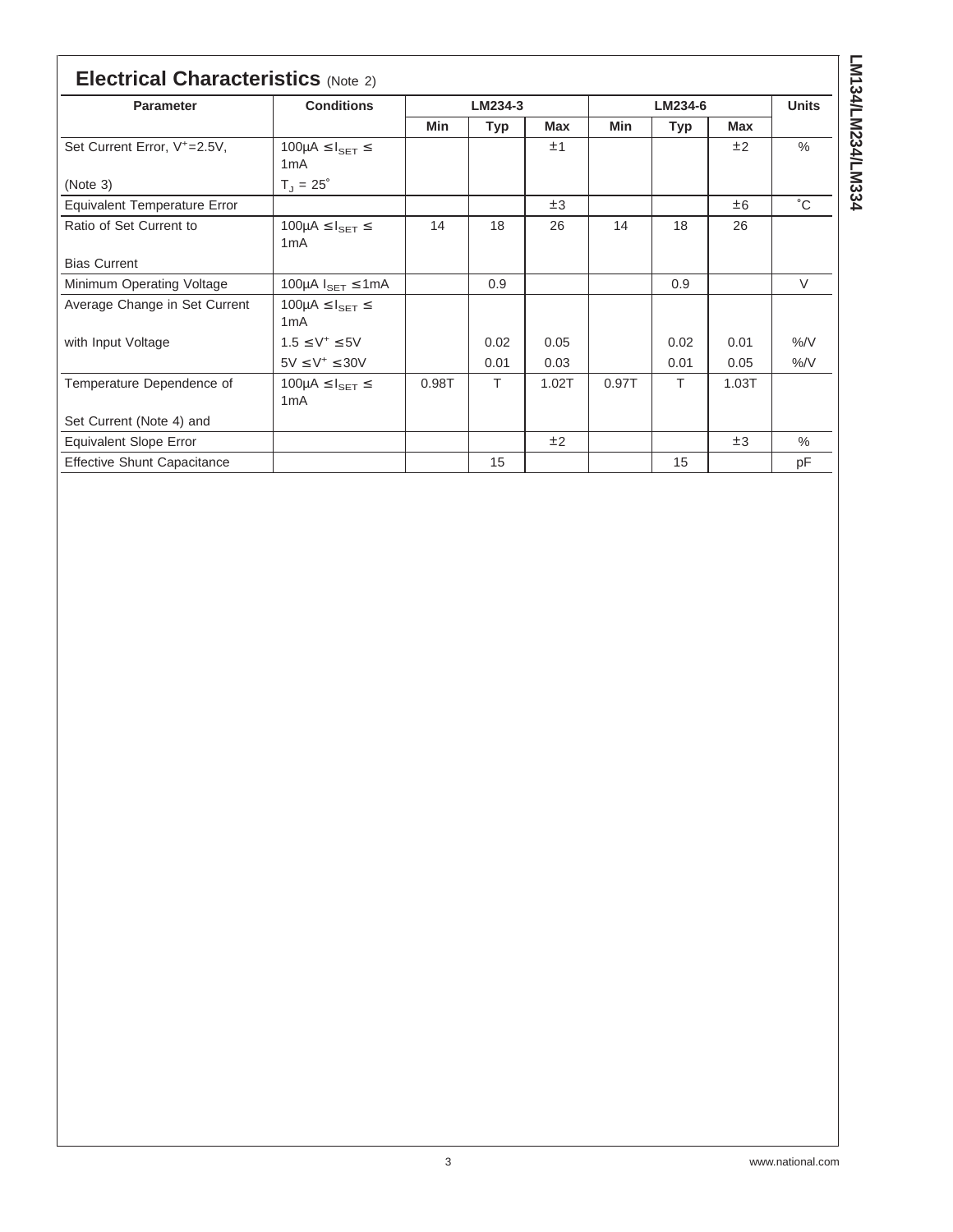## **Typical Performance Characteristics**

### **Output Impedance**



**Maximum Slew Rate Linear Operation**



**Transient Response**



TIME (Note scale changes for each current) DS005697-33







**Start-Up**



TIME (Note scale changes at each current level) DS005697-32



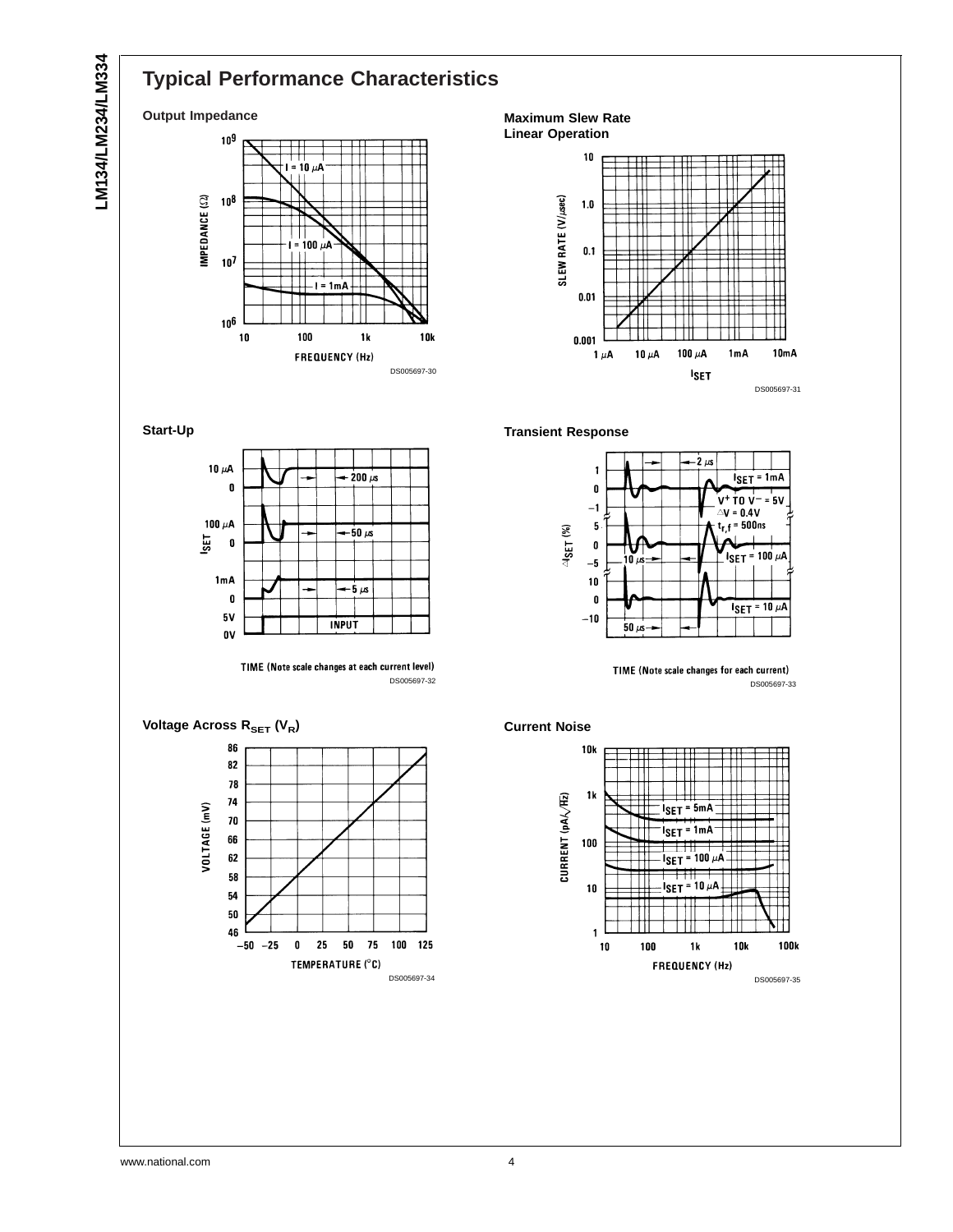## **Typical Performance Characteristics (Continued)**

#### **Turn-On Voltage**



## **Application Hints**

The LM134 has been designed for ease of application, but a general discussion of design features is presented here to familiarize the designer with device characteristics which may not be immediately obvious. These include the effects of slewing, power dissipation, capacitance, noise, and contact resistance.

#### **CALCULATING RSET**

The total current through the LM134 ( $I_{\text{SET}}$ ) is the sum of the current going through the SET resistor  $(I_R)$  and the LM134's bias current ( $I_{BIAS}$ ), as shown in Figure 1.



**FIGURE 1. Basic Current Source**

A graph showing the ratio of these two currents is supplied under **Ratio of I<sub>SET</sub> to I<sub>BIAS</sub>** in the Typical Performance Characteristics section. The current flowing through  $R_{\text{SET}}$  is determined by  $V_R$ , which is approximately 214 $\mu$ V/ $K$  (64 mV/ 298˚K ∼ 214µV/˚K).

$$
I_{\text{SET}} = I_{\text{R}} + I_{\text{BIAS}} = \frac{V_{\text{R}}}{R_{\text{SET}}} + I_{\text{BIAS}}
$$

Since (for a given set current)  $I<sub>BIAS</sub>$  is simply a percentage of  $I_{\text{SET}}$ , the equation can be rewritten

$$
I_{\text{SET}} = \left(\frac{V_{\text{R}}}{R_{\text{SET}}}\right) \left(\frac{n}{n-1}\right)
$$

### **Ratio of ISET to IBIAS**



where n is the ratio of  $I_{\text{SET}}$  to  $I_{\text{BIAS}}$  as specified in the Electrical Characteristics Section and shown in the graph. Since n is typically 18 for  $2\mu A \leq I_{\text{SET}} \leq 1 \text{mA}$ , the equation can be further simplified to

$$
I_{\text{SET}} = \left(\frac{V_{\text{R}}}{R_{\text{SET}}}\right) (1.059) = \frac{227 \ \mu \text{V} / \text{°K}}{R_{\text{SET}}}
$$

for most set currents.

#### **SLEW RATE**

At slew rates above a given threshold (see curve), the LM134 may exhibit non-linear current shifts. The slewing rate at which this occurs is directly proportional to  $I_{\text{SET}}$ . At  $I_{\text{SET}} = 10 \mu\text{A}$ , maximum dV/dt is 0.01V/ $\mu$ s; at  $I_{\text{SET}} = 1 \text{mA}$ , the limit is 1V/µs. Slew rates above the limit do not harm the LM134, or cause large currents to flow.

#### **THERMAL EFFECTS**

Internal heating can have a significant effect on current regulation for  $I_{\text{SET}}$  greater than 100µA. For example, each 1V increase across the LM134 at  $I_{\text{SET}} = 1$  mA will increase junction temperature by ≈0.4°C in still air. Output current ( $I_{\text{SET}}$ ) has a temperature coefficient of ≈0.33%/˚C, so the change in current due to temperature rise will be  $(0.4)$   $(0.33) = 0.132\%$ . This is a 10:1 degradation in regulation compared to true electrical effects. Thermal effects, therefore, must be taken into account when DC regulation is critical and  $I_{\text{SET}}$  exceeds 100µA. Heat sinking of the TO-46 package or the TO-92 leads can reduce this effect by more than 3:1.

#### **SHUNT CAPACITANCE**

In certain applications, the 15 pF shunt capacitance of the LM134 may have to be reduced, either because of loading problems or because it limits the AC output impedance of the current source. This can be easily accomplished by buffering the LM134 with an FET as shown in the applications. This can reduce capacitance to less than 3 pF and improve regulation by at least an order of magnitude. DC characteristics (with the exception of minimum input voltage), are not affected.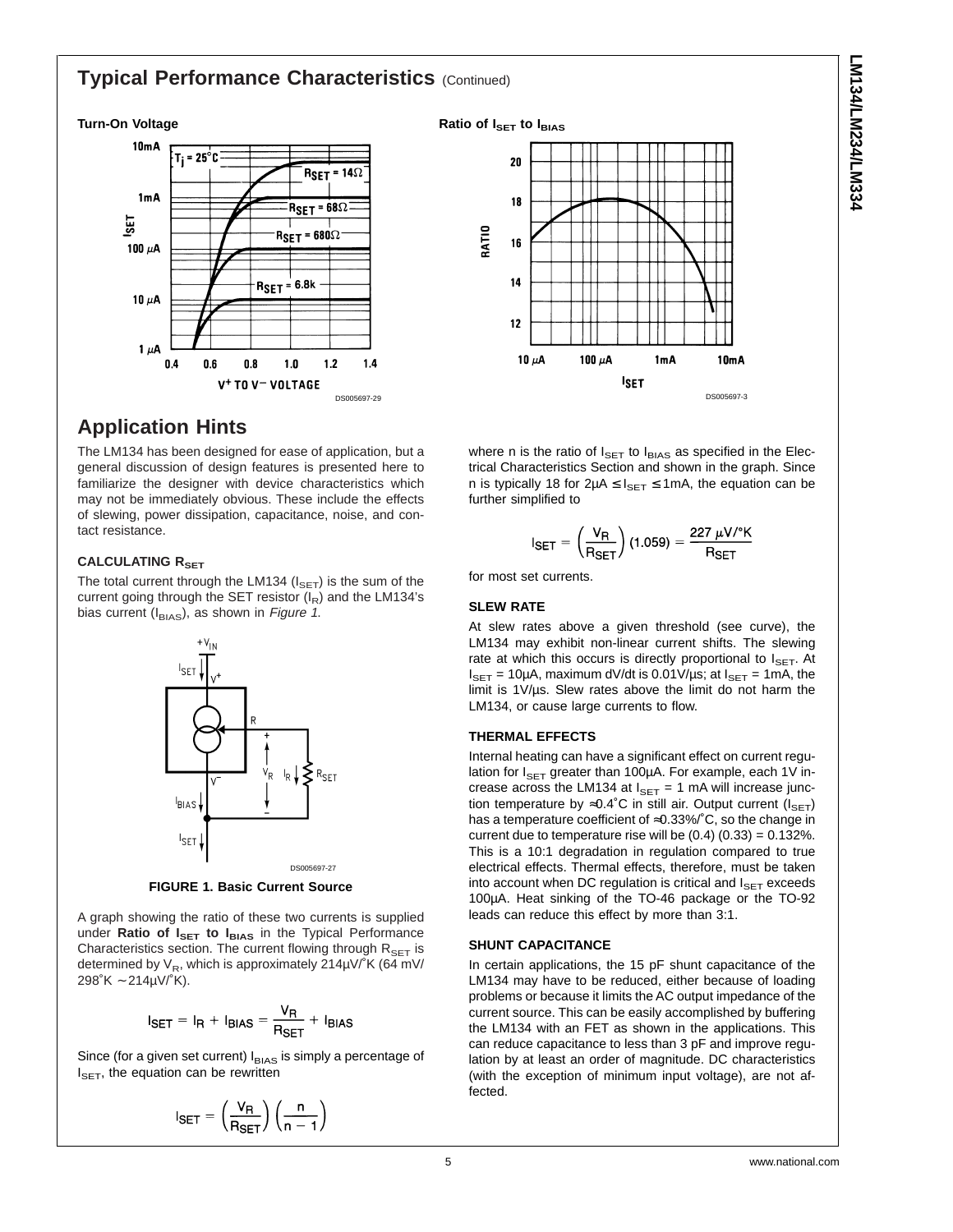## **Application Hints (Continued)**

#### **NOISE**

Current noise generated by the LM134 is approximately 4 times the shot noise of a transistor. If the LM134 is used as an active load for a transistor amplifier, input referred noise will be increased by about 12dB. In many cases, this is acceptable and a single stage amplifier can be built with a voltage gain exceeding 2000.

#### **LEAD RESISTANCE**

The sense voltage which determines operating current of the LM134 is less than 100mV. At this level, thermocouple or lead resistance effects should be minimized by locating the current setting resistor physically close to the device. Sockets should be avoided if possible. It takes only 0.7Ω contact resistance to reduce output current by 1% at the 1 mA level.

#### **SENSING TEMPERATURE**

The LM134 makes an ideal remote temperature sensor because its current mode operation does not lose accuracy over long wire runs. Output current is directly proportional to absolute temperature in degrees Kelvin, according to the following formula:

$$
I_{\text{SET}} = \frac{(227 \ \mu\text{V} / \text{°K}) (T)}{R_{\text{SET}}}
$$

Calibration of the LM134 is greatly simplified because of the fact that most of the initial inaccuracy is due to a gain term (slope error) and not an offset. This means that a calibration consisting of a gain adjustment only will trim both slope and zero at the same time. In addition, gain adjustment is a one point trim because the output of the LM134 extrapolates to zero at 0°K, independent of  $R_{\text{SET}}$  or any initial inaccuracy.



This property of the LM134 is illustrated in the accompanying graph. Line abc is the sensor current before trimming. Line a'b'c' is the desired output. A gain trim done at T2 will move the output from b to b' and will simultaneously correct the slope so that the output at T1 and T3 will be correct. This gain trim can be done on  $R_{\text{SET}}$  or on the load resistor used to terminate the LM134. Slope error after trim will normally be less than ±1%. To maintain this accuracy, however, a low temperature coefficient resistor must be used for  $R_{\text{SFT}}$ .

A 33 ppm/ $^{\circ}$ C drift of R<sub>SET</sub> will give a 1% slope error because the resistor will normally see about the same temperature variations as the LM134. Separating  $R_{\text{SET}}$  from the LM134 requires 3 wires and has lead resistance problems, so is not normally recommended. Metal film resistors with less than 20 ppm/˚C drift are readily available. Wire wound resistors may also be used where best stability is required.

#### **APPLICATION AS A ZERO TEMPERATURE COEFFICENT CURRENT SOURCE**

Adding a diode and a resistor to the standard LM134 configuration can cancel the temperature-dependent characteristic of the LM134. The circuit shown in Figure 3 balances the positive tempco of the LM134 (about +0.23 mV/˚C) with the negative tempco of a forward-biased silicon diode (about −2.5 mV/˚C).



**FIGURE 3. Zero Tempco Current Source**

The set current ( $I_{\text{SET}}$ ) is the sum of  $I_1$  and  $I_2$ , each contributing approximately 50% of the set current, and IBIAS. IBIAS is usually included in the  $I_1$  term by increasing the  $V_R$  value used for calculations by 5.9%. (See CALCULATING R<sub>SET</sub>.)

$$
SET = I_1 + I_2 + I_{BIAS, where}
$$
  

$$
I_1 = \frac{V_R}{R_1} \text{ and } I_2 = \frac{V_R + V_D}{R_2}
$$

The first step is to minimize the tempco of the circuit, using the following equations. An example is given using a value of +227µV/˚C as the tempco of the LM134 (which includes the IBIAS component), and −2.5 mV/˚C as the tempco of the diode (for best results, this value should be directly measured or obtained from the manufacturer of the diode).

$$
I_{\text{SET}} = I_1 + I_2
$$
  
\n
$$
\frac{dI_{\text{SET}}}{dT} = \frac{dI_1}{dT} + \frac{dI_2}{dT}
$$
  
\n
$$
\approx \frac{227 \mu V^{\circ}C}{R_1} + \frac{227 \mu V^{\circ}C - 2.5 \text{ mV}^{\circ}C}{R_2}
$$
  
\n= 0 (solve for tempo = 0)

$$
\frac{R_2}{R_1} \approx \frac{2.5 \text{ mV} / \text{°C} - 227 \text{ }\mu\text{V} / \text{°C}}{227 \text{ }\mu\text{V} / \text{°C}} \approx 10.0
$$

With the  $R_1$  to  $R_2$  ratio determined, values for  $R_1$  and  $R_2$ should be determined to give the desired set current. The formula for calculating the set current at  $T = 25^{\circ}$ C is shown below, followed by an example that assumes the forward voltage drop across the diode  $(V_D)$  is 0.6V, the voltage across R<sub>1</sub> is 67.7mV (64 mV + 5.9% to account for  $I_{BIAS}$ ), and  $R_2/R_1 = 10$  (from the previous calculations).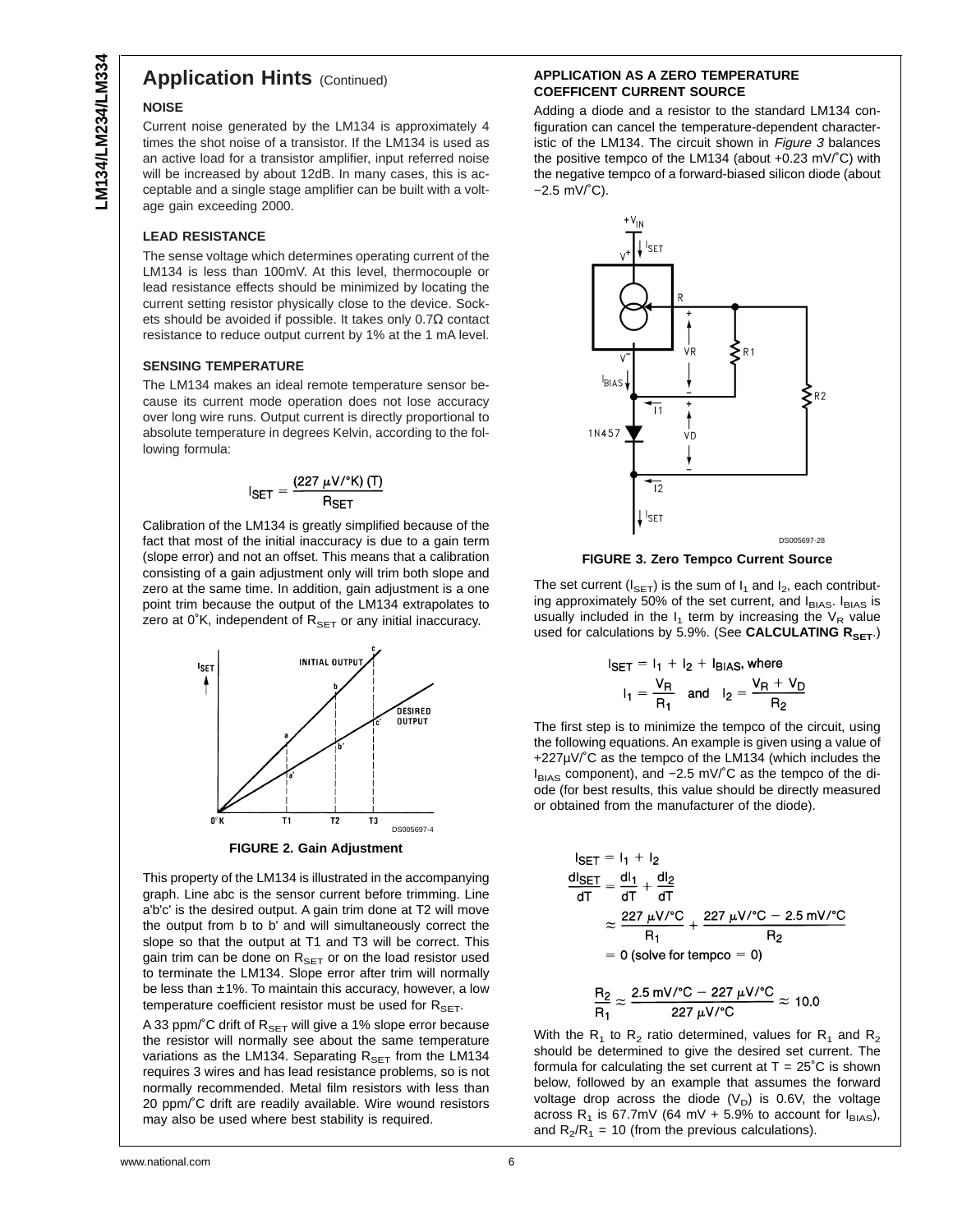## **Application Hints (Continued)**

$$
I_{\text{SET}} = I_1 + I_2 + I_{\text{BIAS}}
$$
  
=  $\frac{V_{\text{R}}}{R_1} + \frac{V_{\text{R}} + V_{\text{D}}}{R_2}$   
 $\approx \frac{67.7 \text{ mV}}{R_1} + \frac{67.7 \text{ mV} + 0.6 \text{V}}{10.0 \text{ R}_1}$   

$$
I_{\text{SET}} \approx \frac{0.134 \text{ V}}{R_1}
$$

This circuit will eliminate most of the LM134's temperature coefficient, and it does a good job even if the estimates of the diode's characteristics are not accurate (as the following example will show). For lowest tempco with a specific diode at the desired  $I_{\text{SET}}$ , however, the circuit should be built and tested over temperature. If the measured tempco of  $I_{\text{SET}}$  is positive,  $R_2$  should be reduced. If the resulting tempco is negative,  $R<sub>2</sub>$  should be increased. The recommended diode for use in this circuit is the 1N457 because its tempco is centered at 11 times the tempco of the LM134, allowing  $R<sub>2</sub> = 10$  $R<sub>1</sub>$ . You can also use this circuit to create a current source with non-zero tempcos by setting the tempco component of the tempco equation to the desired value instead of 0.

EXAMPLE: A 1mA, Zero-Tempco Current Source

First, solve for  $R_1$  and  $R_2$ :

$$
I_{\text{SET}} \approx 1 \text{ mA} = \frac{0.134 \text{V}}{R_1}
$$

$$
R_1 = 134 \Omega = 10 R_2
$$

$$
R_2 = 1340 \Omega
$$

The values of  $R_1$  and  $R_2$  can be changed to standard 1% resistor values (R<sub>1</sub> = 133Ω and R<sub>2</sub> = 1.33kΩ) with less than a 0.75% error.

If the forward voltage drop of the diode was 0.65V instead of the estimate of 0.6V (an error of 8%), the actual set current will be

$$
I_{\text{SET}} = \frac{67.7 \text{ mV}}{R_1} + \frac{67.7 \text{ mV} + 0.65 \text{V}}{R_2}
$$
  
=  $\frac{67.7 \text{ mV}}{133} + \frac{67.7 \text{ mV} + 0.65 \text{V}}{1330}$   
= 1.049 mA

an error of less than 5%.

If the estimate for the tempco of the diode's forward voltage drop was off, the tempco cancellation is still reasonably effective. Assume the tempco of the diode is 2.6mV/˚C instead of 2.5mV/°C (an error of 4%). The tempco of the circuit is now:

$$
\frac{dI_{\text{SET}}}{dT} = \frac{dl_1}{dT} + \frac{dl_2}{dT}
$$
  
= 
$$
\frac{227 \ \mu\text{V} / \text{°C}}{133 \Omega} + \frac{227 \ \mu\text{V} / \text{°C} - 2.6 \ \text{mV} / \text{°C}}{1330 \Omega}
$$
  
= -77 nA/°C

A 1mA LM134 current source with no temperature compensation would have a set resistor of  $68\Omega$  and a resulting tempco of

$$
\frac{227 \ \mu\text{V/}^{\circ}\text{C}}{68 \Omega} = 3.3 \ \mu\text{A/}^{\circ}\text{C}
$$

So even if the diode's tempco varies as much as ±4% from its estimated value, the circuit still eliminates 98% of the LM134's inherent tempco.

## **Typical Applications**



\*Select R3 =  $V_{REF}/583\mu A$ . V<sub>REF</sub> may be any stable positive voltage  $\geq 2V$ Trim R3 to calibrate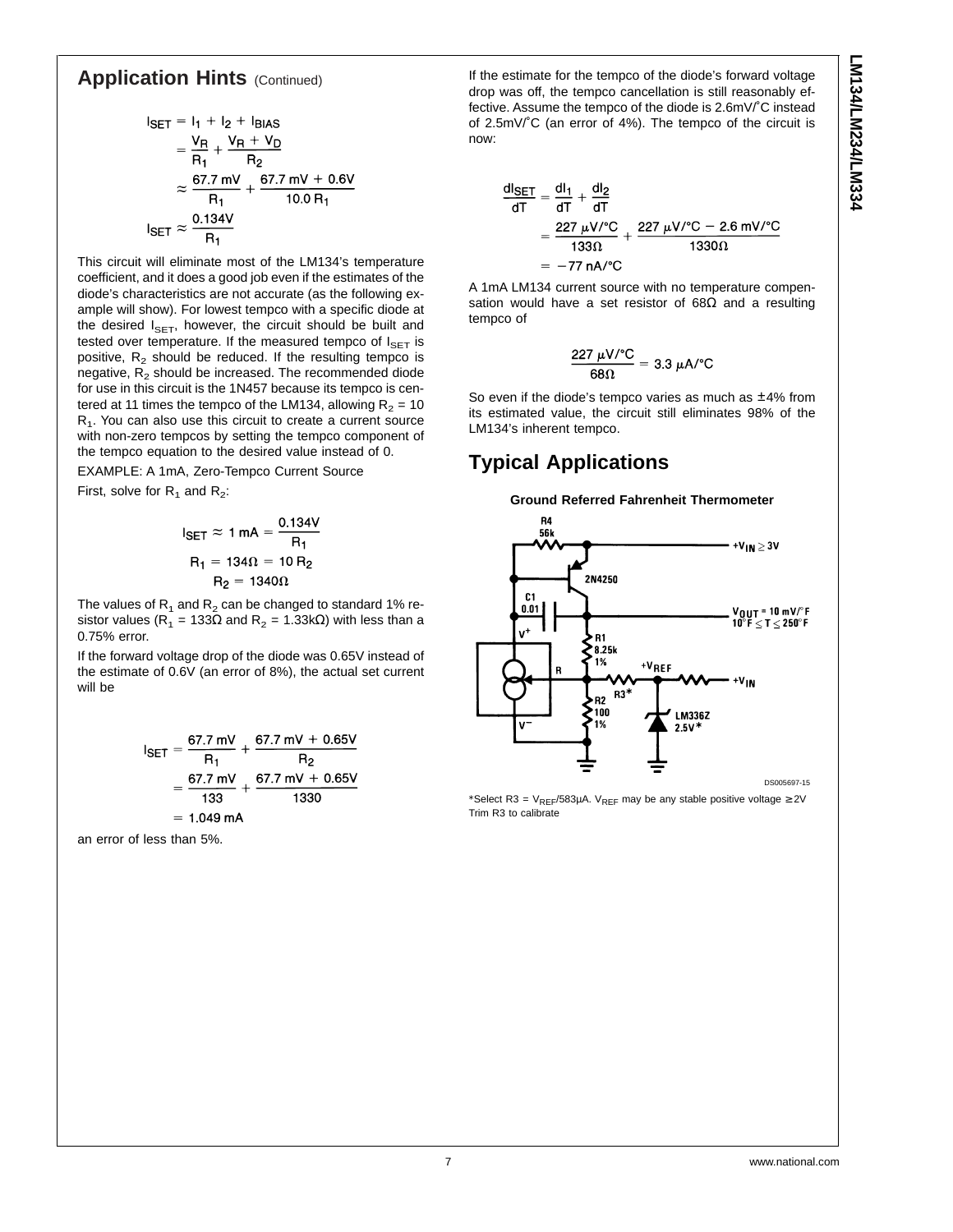## **Typical Applications** (Continued)

**Terminating Remote Sensor for Voltage Output**



**Low Output Impedance Thermometer**

![](_page_7_Figure_5.jpeg)

\*Output impedance of the LM134 at the "R" pin is approximately

 $\frac{-R_2}{16}$ 

where R<sub>2</sub> is the equivalent external resistance connected from the V<sup>−</sup> pinto ground. This negative resistance can be reduced by a factor of 5 or more by inserting an equivalent resistor R<sub>3</sub> = (R<sub>2</sub>/16) in series with t

![](_page_7_Figure_9.jpeg)

![](_page_7_Figure_10.jpeg)

**Basic 2-Terminal Current Source**

![](_page_7_Figure_12.jpeg)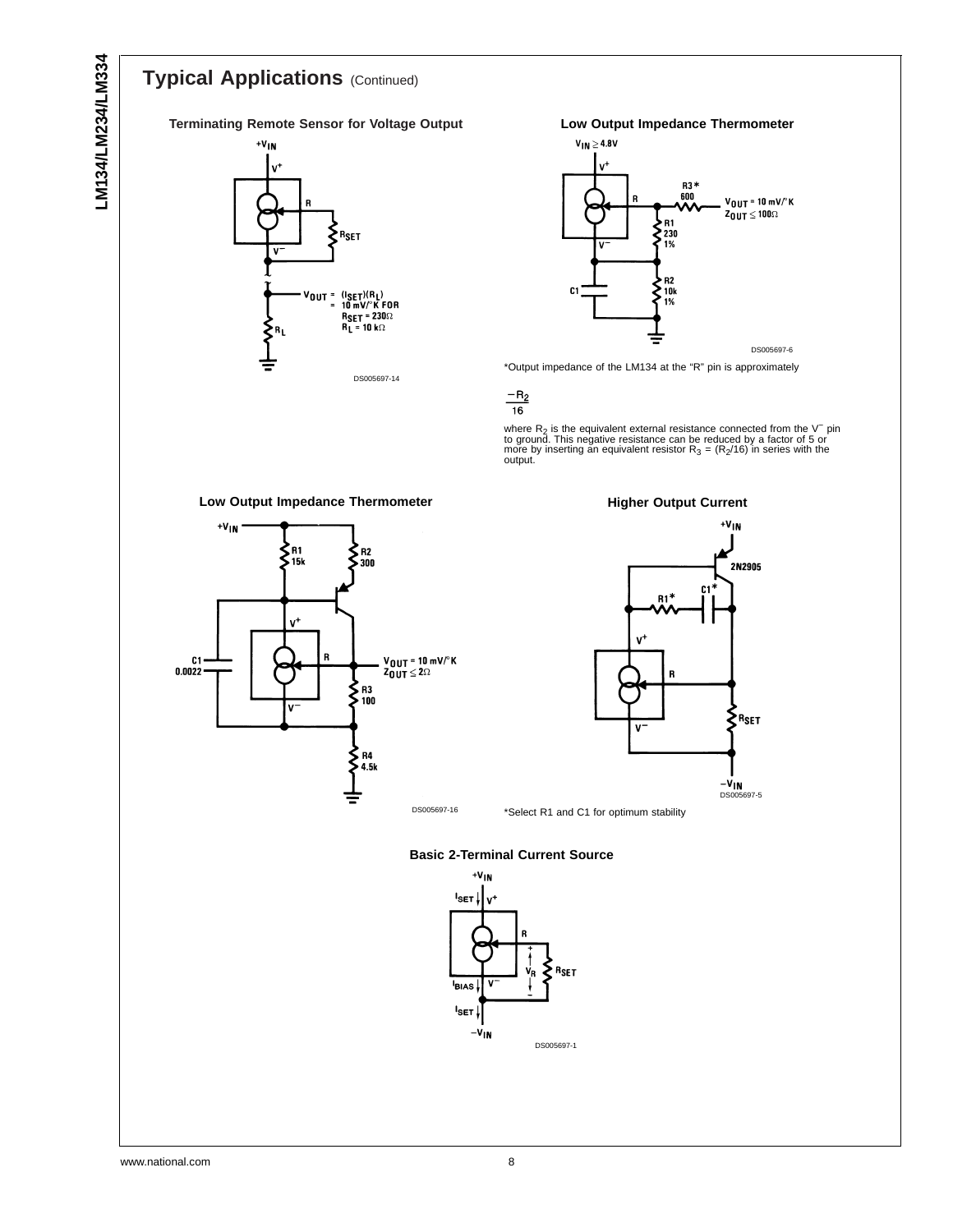![](_page_8_Figure_0.jpeg)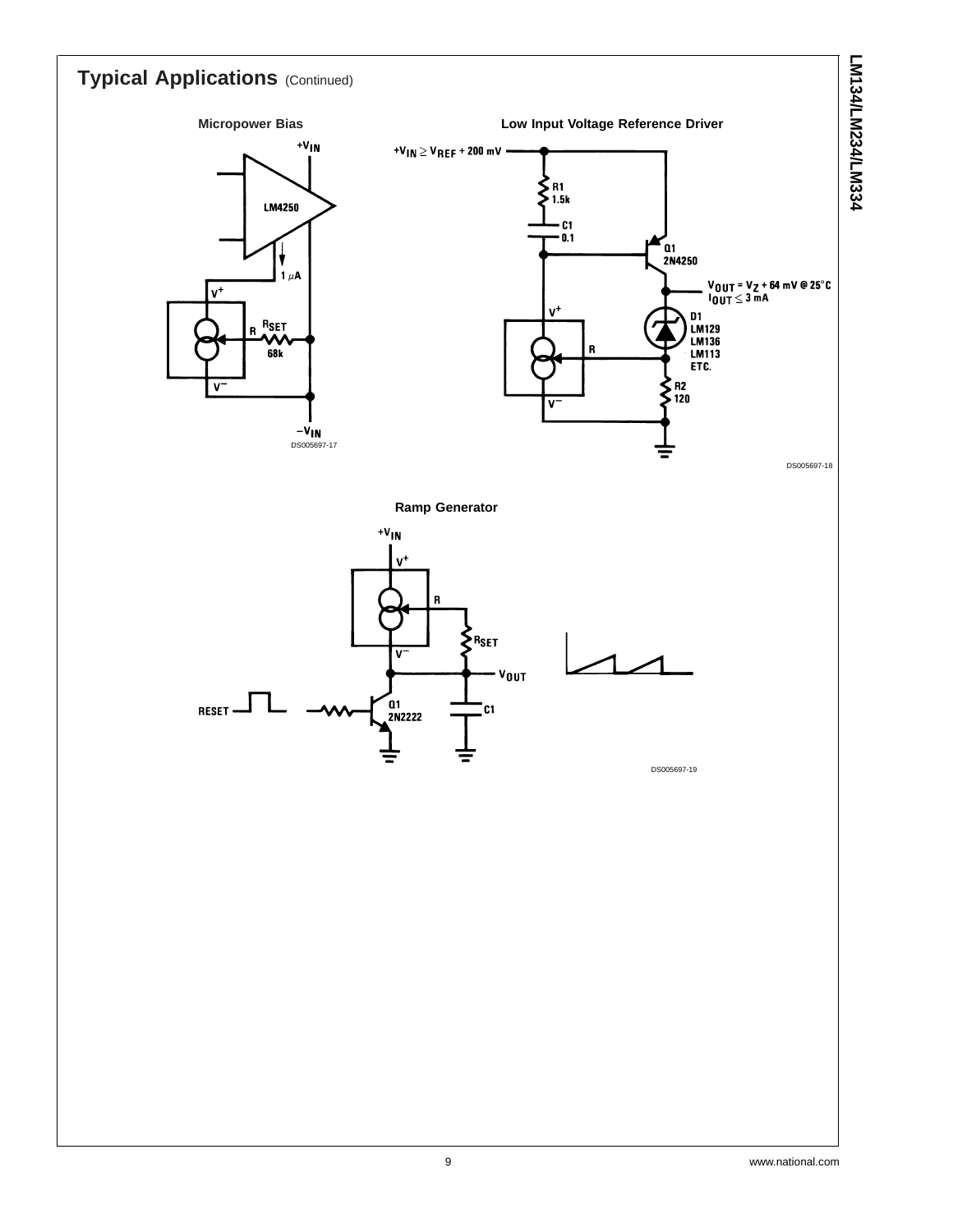![](_page_9_Figure_1.jpeg)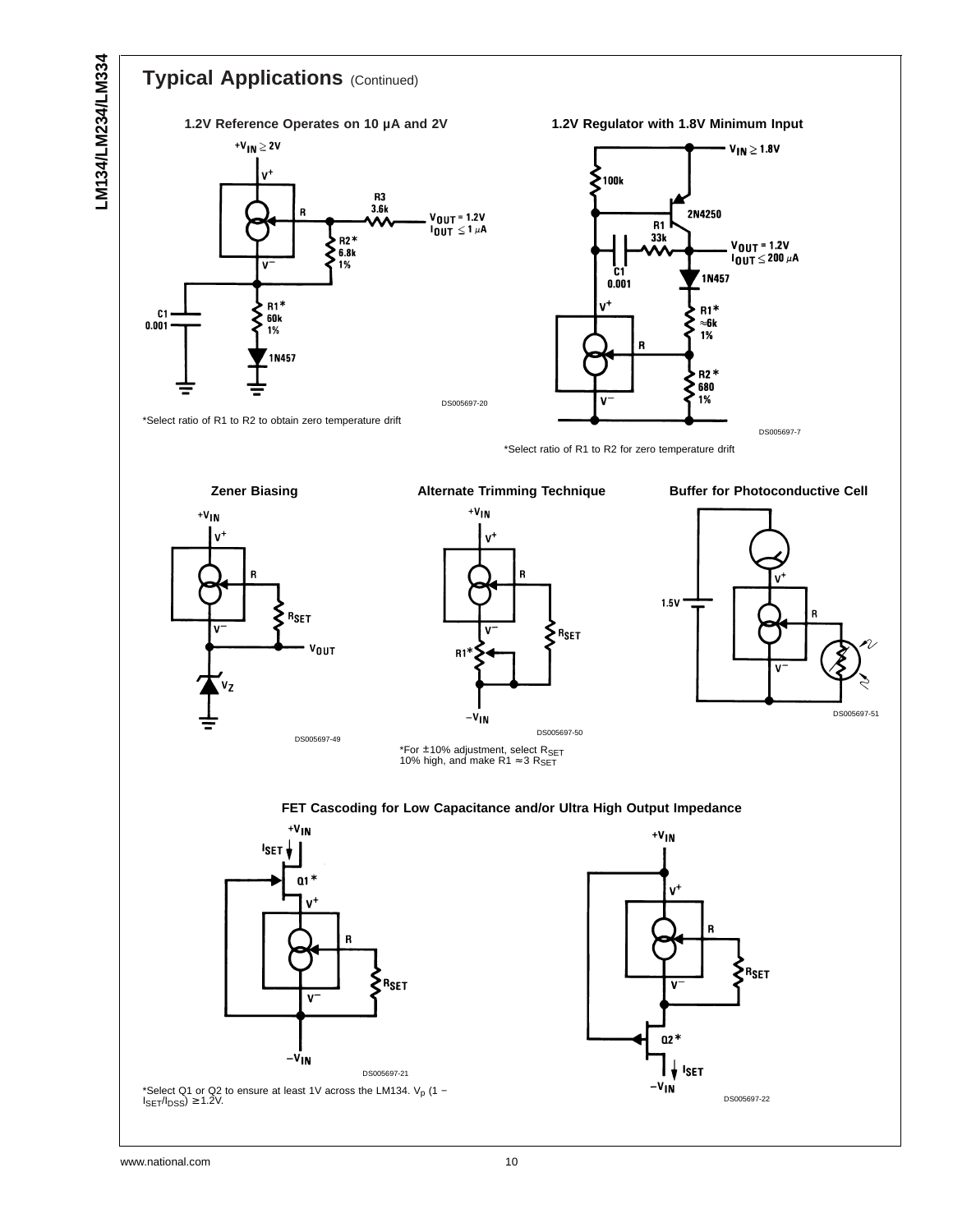# **Typical Applications** (Continued) **Generating Negative Output Impedance** +V<sub>IN</sub>

![](_page_10_Figure_2.jpeg)

![](_page_10_Figure_3.jpeg)

\*Use minimum value required to ensure stability of protected device. This minimizes inrush current to a direct short.

## **Schematic Diagram**

![](_page_10_Figure_6.jpeg)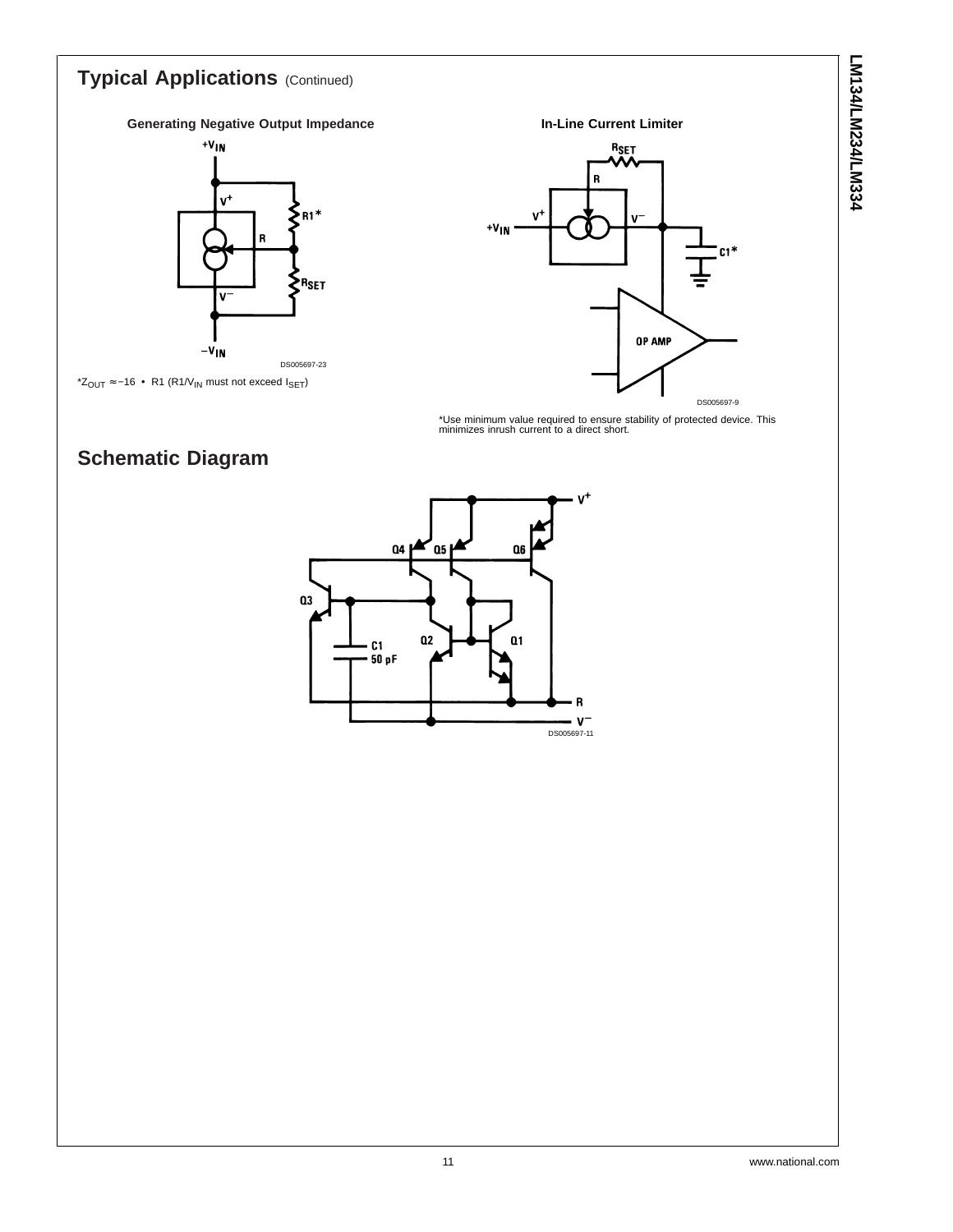**Physical Dimensions** inches (millimeters) unless otherwise noted

![](_page_11_Figure_1.jpeg)

**NS Package Number H03H**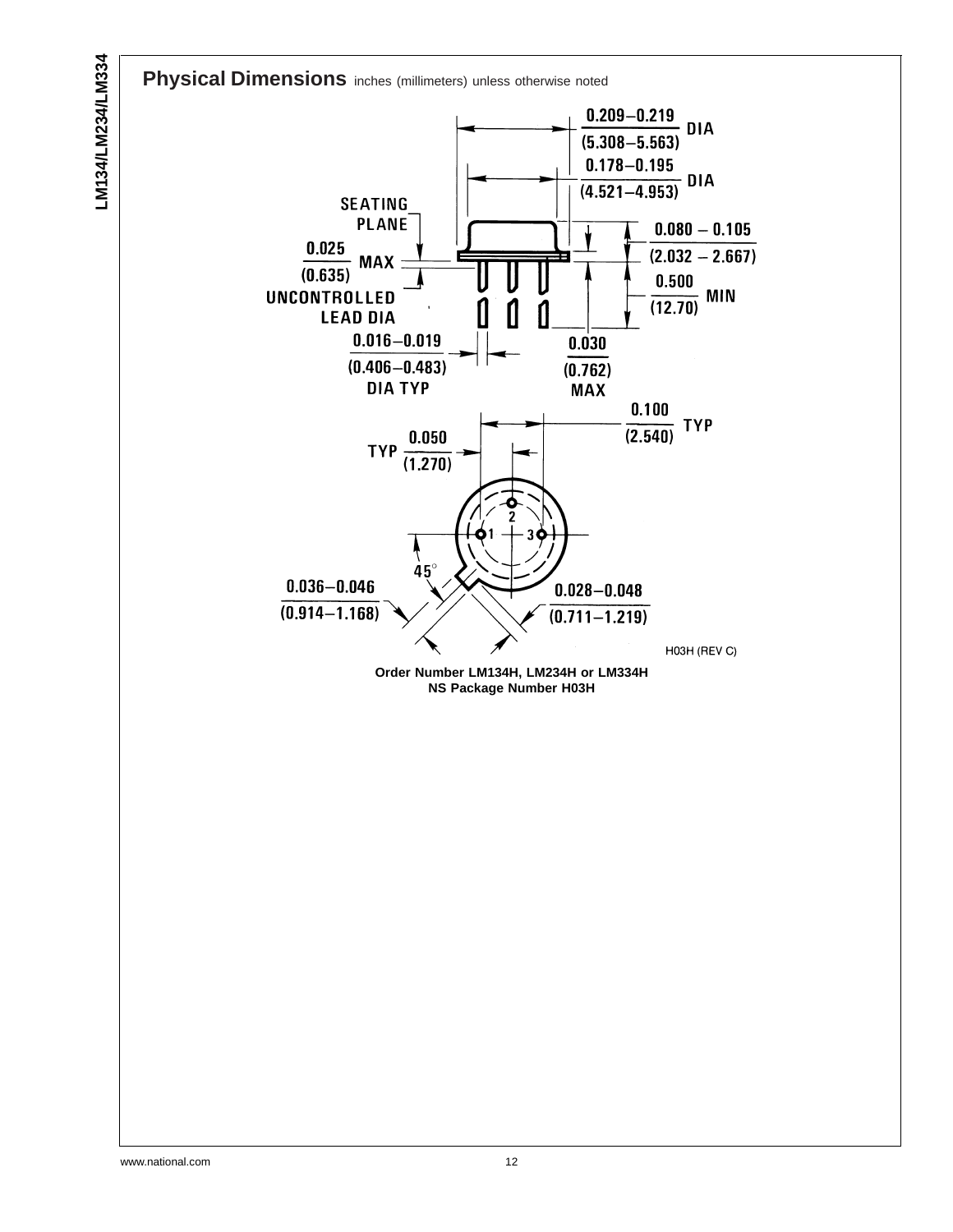![](_page_12_Figure_1.jpeg)

 $0.150 - 0.157$ 

![](_page_12_Figure_2.jpeg)

![](_page_12_Figure_3.jpeg)

![](_page_12_Figure_4.jpeg)

**NS Package Number Z03A**